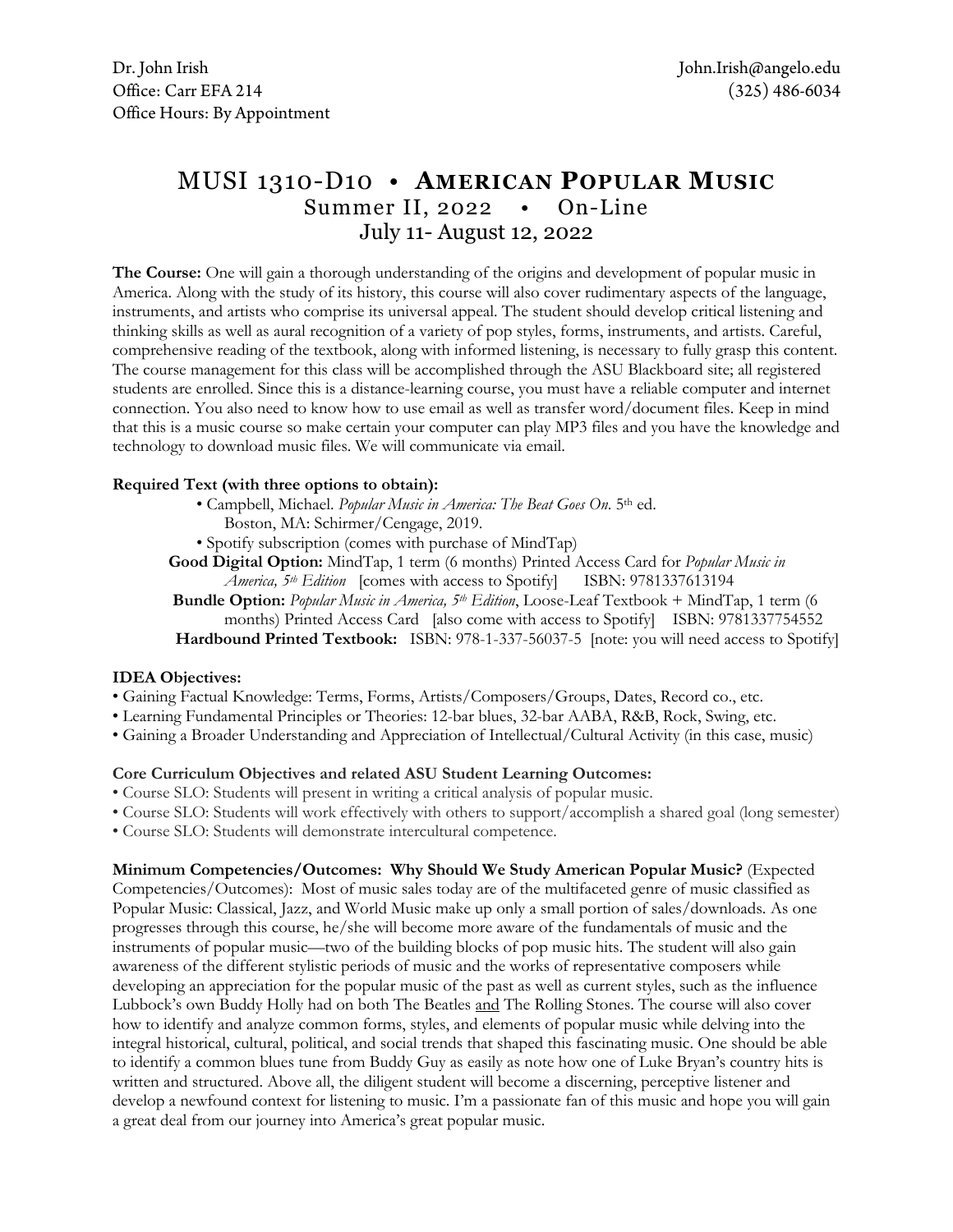**Music Listening Requirement:** A Spotify subscription. Note: it comes with the purchase of MindTap. Listening questions on all exams/quizzes will come from this resource.

| $15\%$ | Exam 1                    |
|--------|---------------------------|
| 15%    | Exam 2                    |
| 15%    | Exam 3                    |
| 15%    | Exam 4                    |
| 15%    | Quizzes                   |
| 10%    | Song Analysis             |
| 15%    | Concert Attendance Review |
| 100%   |                           |
|        |                           |

#### **Evaluation: Grade Distribution:**  $100+% -90%$  A 89%—80% B  $79\% - 70\%$  C  $69\% - 60\%$  D 59%—0% F

**Semester Schedule**: Included is a schedule that has proven successful in completing this course (see page 4 of this syllabus). It reflects the standard 4 weeks of a summer session. Students are required to read and listen to the material from each unit that is listed on the syllabus. The student is advised in the strongest terms to pay careful attention to the "*Listening Cue"* boxes and fully absorb that information along with listening to its song. Deadlines for the Exams, Quizzes, Concert Review, and the Song Analysis are all given in this schedule. I have also prepared calendars with more specific dates listed (find them in the CALENDARS tab). In addition, updated information will always be given on the ANNOUNCEMENTS page of our Blackboard site. *Keep on top of it!*

**Exams and Quizzes:** Follow the schedule given at the end of this syllabus for a general time-line of when each chapter is expected to be mastered. Exams are given after each few chapters; notification of exact times will be on our Blackboard site. There will also be audio questions from our listening examples on the exams. Your computer must have the ability to play MP3 files. Reminder: You must have a reliable computer and internet connection. There is a time limit on exams—watch this closely. Be sure to submit the exam in plenty of time that I receive it before the time expires; make certain to allow for connection time, transmittal time, etc., so that it arrives before the deadline. Points are deducted when I receive it past the deadline—regardless of when it was sent. Failure to complete any quiz or exam will result in no credit for that particular quiz/exam; for a legitimate, excused reason for missing, verification will, in most cases, be required.

Also required will be completion of short quizzes. There is also a "Syllabus Quiz" that I require you to complete before being allowed to take the graded quizzes and exams; it is crucial to be completely familiar with this syllabus so as to know how one can get through this course successfully. *Refer often to our Blackboard Announcements page for information on when and how these will be offered.*

**Song Analysis:** Just as listening helps and analysis is found on songs in our text, the student will also analyze a song of your choice similar to the "*Listening Cue"* boxes found in our text. You will find a list of albums from which to choose your song; see the ASSIGNMENTS tab for this list: SongAnalysis-Album List. Fill out a Style Profile form to accomplish this. For your use, a blank SongAnalysis-Style Profile form will be found in the ASSIGNMENTS tab. No songs in the text/CD are allowed—select another song not given in the text. This assignment will be due before midnight on August 5. Coordinate with me on your artist/group and song not later than July 20. Email the completed song analysis in MS Word format to john.Irish@angelo.edu and title the subject line of your email document: **(your name): Song Analysis.**  Sample Song Analyses can be found in the ASSIGNMENTS tab; use the sample song analyses on which to model your writing assignment. Failure to complete this analysis will result in no credit; for a legitimate, excused reason for missing, verification will, in most cases, be required.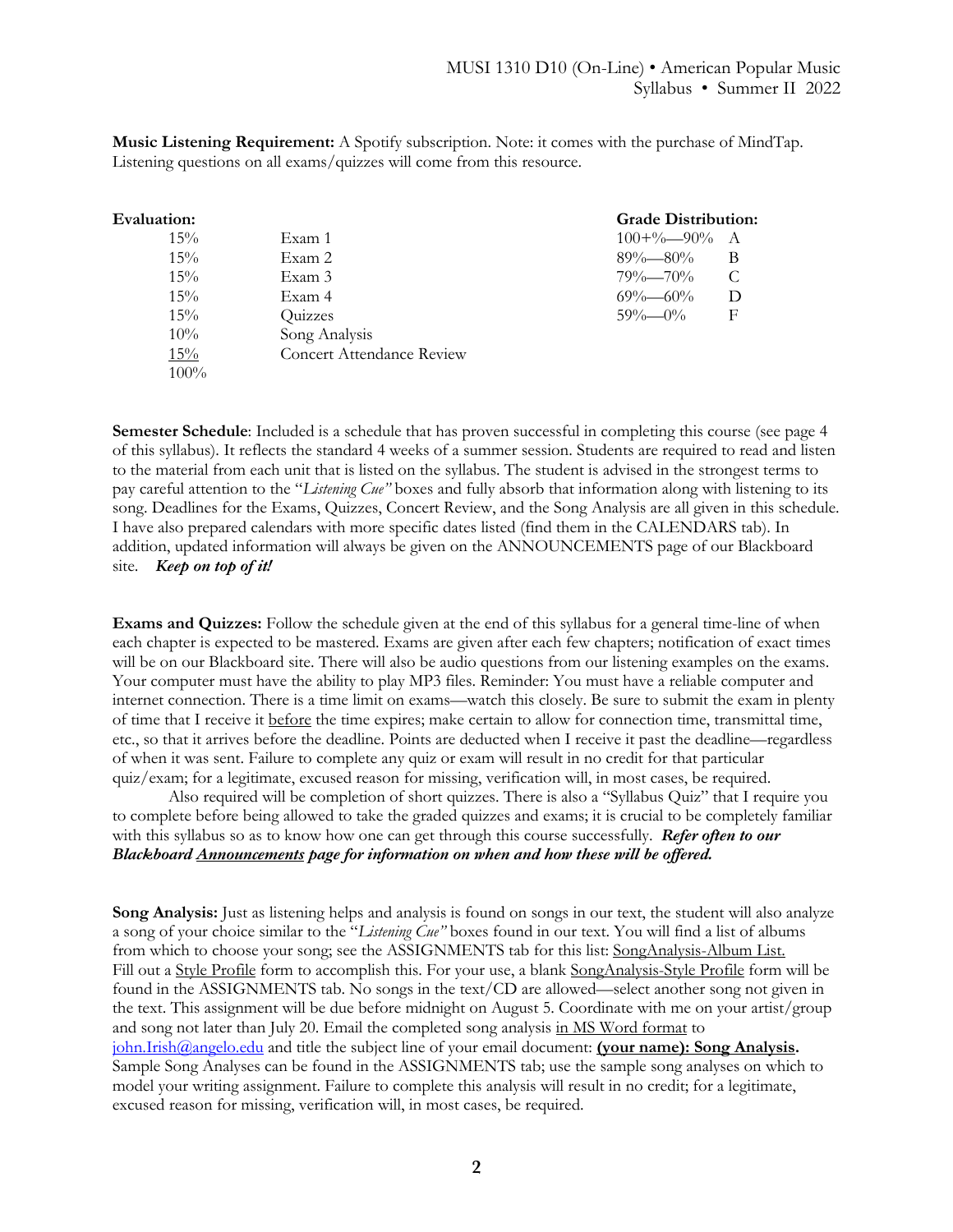**Concert Attendance Reviews:** To further one's experience in popular music, students are required to attend a live performance. He/she should attend a live performance of a popular music style covered in our text (i.e., Rock, Pop, Country, Rap, Latin, Jazz, Musical Theater, etc.). Make certain that the performance attended is a full-length show, or two sets of a more casual gig that you see during this semester. Please limit the level of performance to university or professional musicians. To receive maximum credit for the assignment, fully complete the cover page (titled: Concert Review Form found at the ASSIGNMENTS tab) along with one full-page, typed review of a performance, with its printed program *within one week* of the performance. I must receive the review before the deadline; no late submissions will be accepted. Be sure to allow for connection time, transmittal time, etc. so that it arrives before the deadline. Again, I must receive your work before the deadline regardless of when it was sent. Failure to complete a review will result in no credit for that particular review; for a legitimate, excused reason for missing, verification will, in most cases, be required. NOTE: during the COVID-19 restrictions, I will provide a list of concerts on video that you can use for this assignment; these videos can be used to replace the ability to attend live performances.

The deadline will be posted on the Blackboard ANNOUNCEMENTS page—stay on top of this! The Concert Review will be due at the end of term, August 12, but should be submitted within a week of viewing the performance, if viewed earlier in the term. Email completed review (cover sheet and one-page essay) in MS Word format to John.Irish@angelo.edu and title the subject line of your email document: **(your name): Concert Review.** Use a 12-pitch font and double-space your writing. Helpful information and sample reviews can be found in the ASSIGNMENTS tab; use the sample reviews on which to model your writing assignment.

 Also: print out the "Concert Review--Listening Help List" (ASSIGNMENTS tab) and take it to the performance to help you identify the various musical elements you are hearing—this will help you complete your Concert Review.

**Recorded Lectures & Other Materials:** The course's Blackboard site contains recorded lectures from every chapter in our text (based on the earlier 2nd edition of our text). These can be listened to on the site itself or downloaded to your MP3 player. They will supplement your exposure to the material from each chapter and are meant to be used in conjunction with reading the text and listening to the accompanying CD-set. These will be found in the LECTURES tab on our Blackboard site. Further recorded materials are also found on the site and offer helpful explanations/demonstrations on how to identify certain elements of popular music. These will be found at the COURSE HELPS tab.

**The Last Date to Drop** a course or to totally withdraw from the University is August 1, 2022. **The Last Class Day** is August 12 and assignments that were not due prior to that date will be due before midnight.

**Absence for Observance of Religious Holy Day:** "Religious holy day" means a holy day observed by a religion whose places of worship are exempt from property taxation under Texas Tax Code §11.20. A student who intends to observe a religious holy day should make that intention known in writing to the instructor prior to the absence.

**ADA Compliance**: Persons with disabilities which may warrant academic accommodations must contact the Student Life Office, Room 112 University Center, in order to request any accommodations being implemented. You are encouraged to make this request early in the semester so that appropriate arrangements can be made.

**Academic Honor Code**: Angelo State University expects its students to maintain complete honesty and integrity in their academic pursuits. Students are responsible for understanding the Academic Honor Code, which is contained in both print and web versions of the Student Handbook*.*

A list of additional items related to the syllabus can be found in the **CV/Syllabus/Calendars** tab: "Syllabus Addenda."